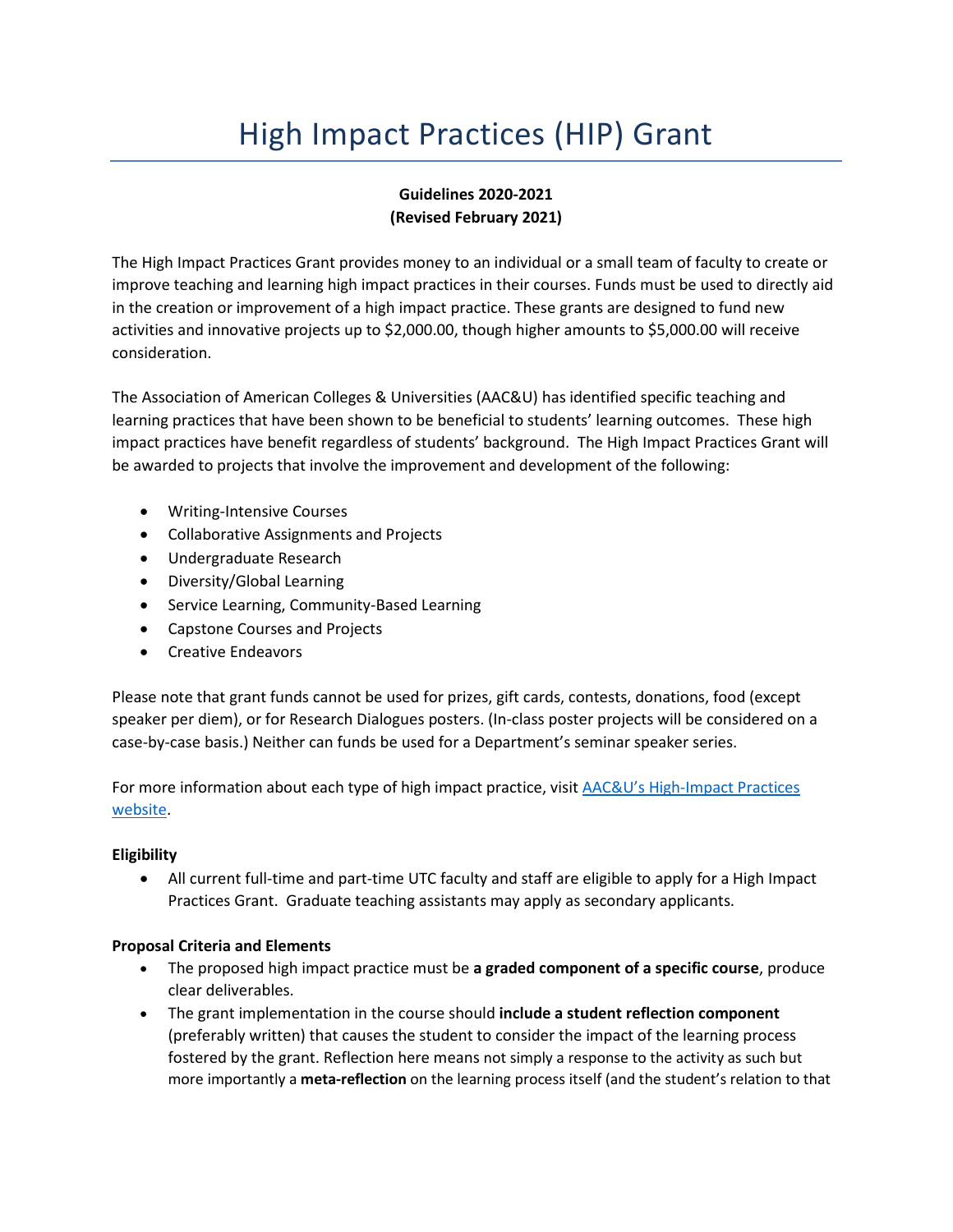process). This can be achieved through a writing assignment, discussion board, a survey with space for extended reflection, and the like. Describe this component and include related rubrics.

- Preference is given to grants proposals that describe a use of funds that **impacts a course in a broad and connected fashion**, rather than a one-time moment or one-session event in a semester. Use of funds with speakers, for example, should involve **student activities that follow-up and extend** any one-time speaking event. Beyond including a syllabus for the class, the grant should show **through a time-line**, the specific places in the semester that are directly connected to the operation of the grant funds in the course.
- Preference is also given to projects that can be considered **"seed money"** for efforts that might lead to future department support or external funding. The committee is less inclined to fund projects that look like they would be dependent on these grant funds in future semesters for longevity. In other words, these funds are not intended to repetitively support projects in future semesters or iterations.
- Only **undergraduate course-related expenses** are the intended focus for these grants.
- Proposed projects must support one or more of UTC's current [Strategic Plan Goals.](http://www.utc.edu/strategic-plan/)
- Applications are accepted each month. If a proposal is accepted for funding, all funds must be spent by the end of the term of your award (fall, spring, or summer; or academic year, if a yearlong project).
- With particular attention to sustainability, special consideration will be given to proposals that are:
	- $\circ$  Sustainable (elements can be reused in future courses without additional HIP funding)
	- o Interdisciplinary
	- o Collaborative
	- o Associated with a general education course
	- o Associated with courses with high D/F/W rates
	- o Associated with undergraduate classes

### **Budget Requirements**

- The maximum funding limit for grants is \$2,000.00. Funding requests above \$2,000.00 will be considered for significant interdisciplinary collaborative projects involving 2 or more departments or classes, and in instances where it can be shown that the project will have a major sustained benefit to program curriculum or a community partnership.
- Funding may be requested for: materials and supplies, specialized software and technical support not ordinarily provided by the department, expenses related to the implementation or administration of the project, student travel expenses, and honoraria.
- Grant budgets need to distinguish between **sustainable** (reusable) items and **one-time use** items.
- Regarding **honoraria**, there is a **\$500.00 maximum** per grant request **regardless of the number of presenters involved**, and a per diem can only be applied to **non-UTC affiliated** speakers and community partners. Bear in mind that this \$500.00 requires justification and should not be considered the norm for a speaker's stipend, especially if travel is not involved. The committee encourages applicants to find partners for honoraria and food expenses, especially by sharing expenses with one's Department. The per diem limitation effectively means that applicants may fund a non-UTC affiliated guest's meal but not the meals of UTC faculty/staff who may join the applicant for that meal. Please look to the home Department for such funding.